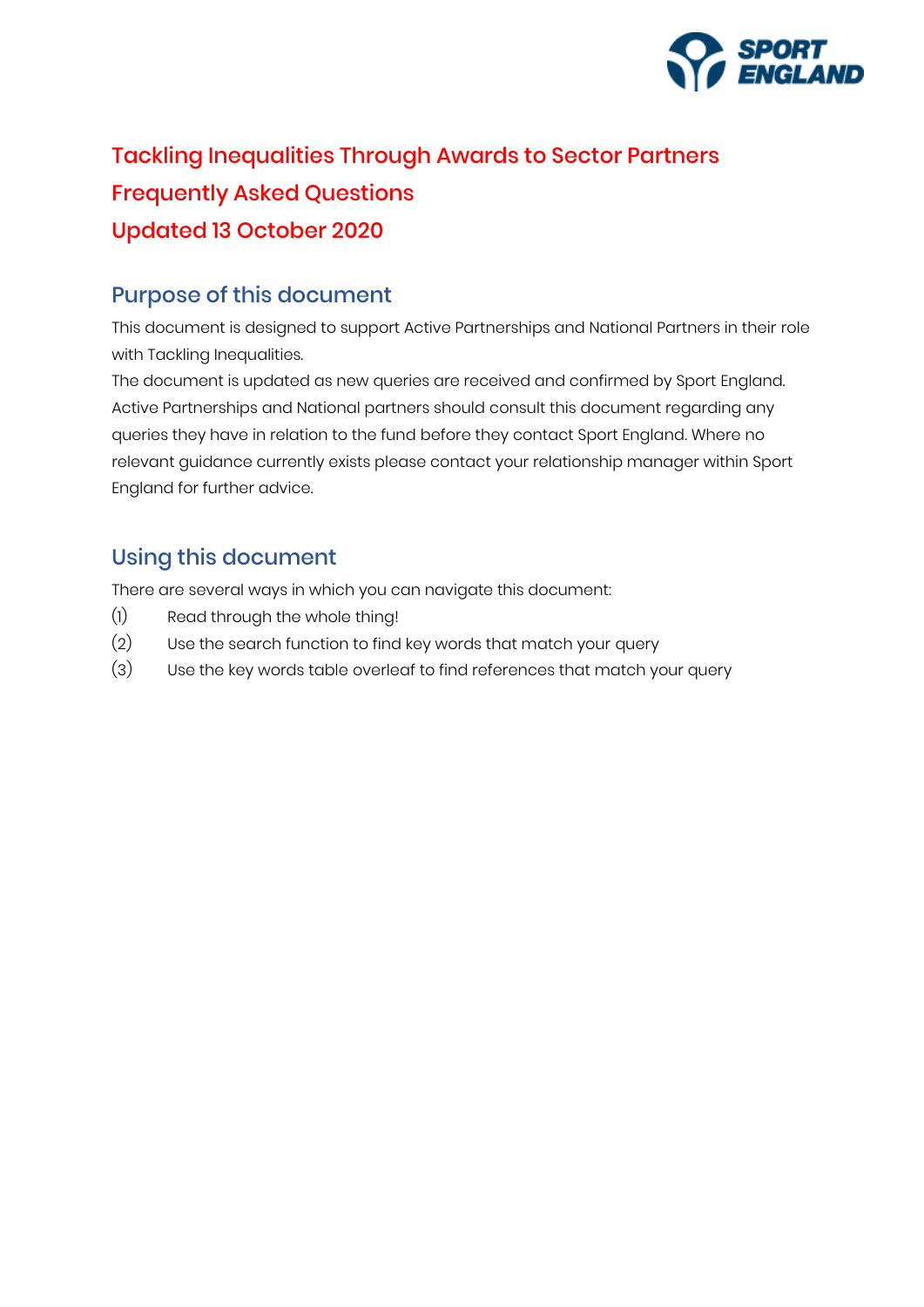

# Table of frequently searched terms

| Key word/area                                          | <b>Relevant questions</b> |
|--------------------------------------------------------|---------------------------|
| <b>Activity Packs</b>                                  | 4, 14, 15                 |
| Applicants - type of organisation                      | 19, 20, 24                |
| Applicants - where no legal status or sole trader      | 16                        |
| Capital                                                | 27                        |
| Changing project details                               | 40                        |
| Charging participants                                  | 30                        |
| Contacts for National Partners and Active Partnerships | 41                        |
| Dates, timing of activity, duration                    | 5, 8, 17                  |
| Equipment                                              | 9, 14, 15, 22, 27         |
| <b>Evaluation costs</b>                                | 32                        |
| Events, one-off                                        | 36                        |
| Exchequer funding/religious groups                     | 2, 23                     |
| Facility operators                                     | 29                        |
| Food/welfare needs                                     | 11                        |
| Football                                               | 28                        |
| Funding limits per community organisation              | 26                        |
| Funding of posts and capacity                          | 5                         |
| Funding sources, links to others                       | 10                        |
| Gardening                                              | 21                        |
| Geographical focus of partners                         | 41                        |
| Health partners, funding of                            | 24                        |
| Ineligible costs                                       | 31, 32, 33                |
| <b>Local Authorities</b>                               | 19                        |
| Management fees                                        | 31                        |
| Nonaffiliated clubs                                    | 37                        |
| PPE                                                    | 25                        |
| Promotion                                              | 12                        |
| Reducing cost to participants/financial hardship       | 22                        |
| Research costs                                         | 32                        |
| Retrospective costs                                    | 38                        |
| Safeguarding                                           | 3                         |
| Smartsheet                                             | 1, 13, 17                 |
| Sole traders                                           | 33                        |
| Sport England funding, other                           | $\overline{7}$            |
| Umbrella organisations, funding of                     | 20                        |
| Underspends, project                                   | 39                        |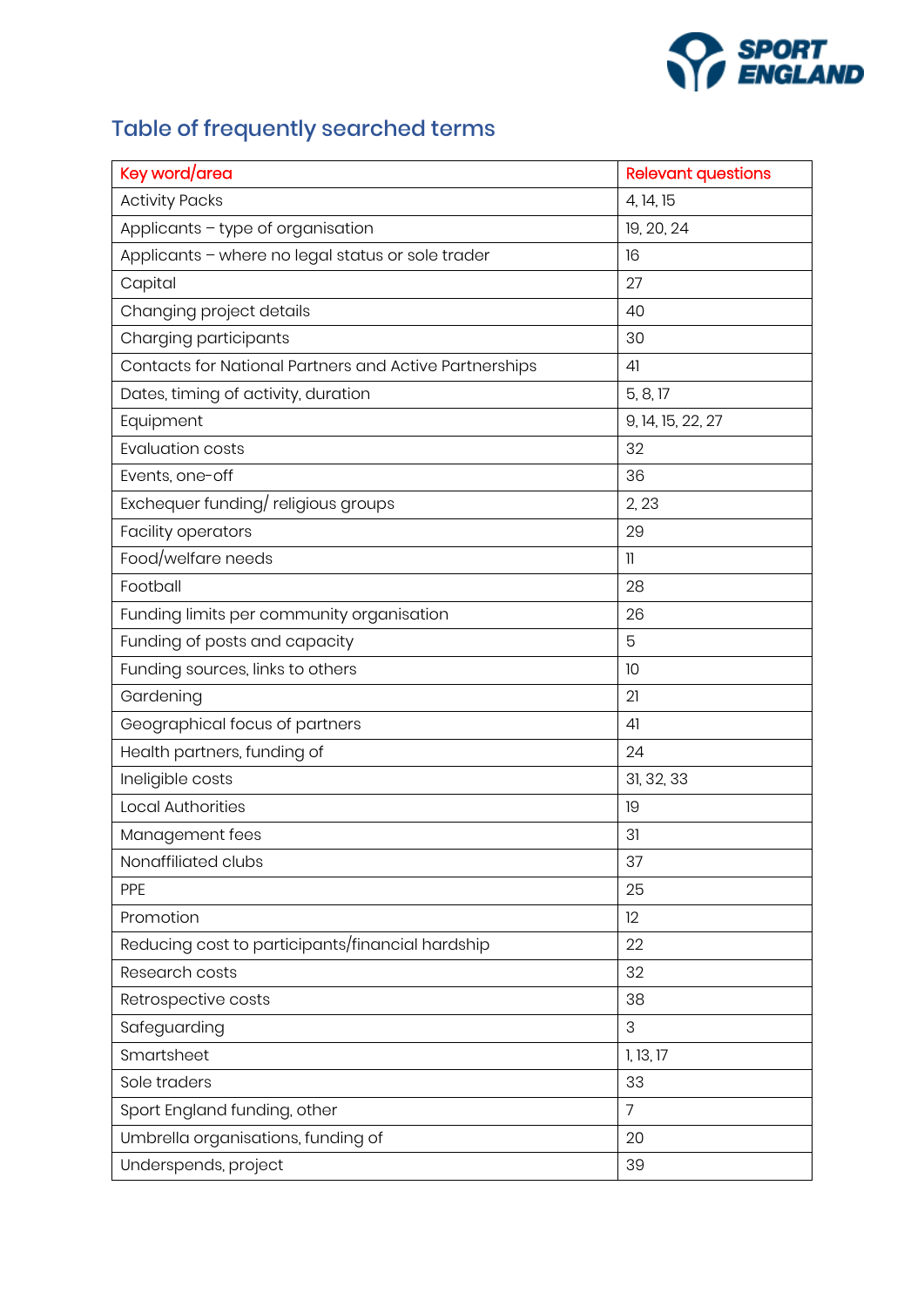

## 1. Should we present our recommendations to smartsheet in one block or on a rolling basis?

With the system we have put in place, you can work flexibly and at the pace of individual requests you have. We will be signing off all submitted requests twice a week on Tuesday and Friday afternoons. To ensure your applications are considered, please submit by no later than 12 noon on the appropriate day of the week. In some instances, there may be a query with a submission which we will advise on the smartsheet. In a small number of instances this might require you to supply some additional clarification/information. (Published 4/6/20).

#### 2. Exchequer/Lottery Funding

We are aware that for a variety of reasons certain groups and individuals cannot accept Lottery funding, and they are often part of the priority audience for the Tackling Inequalities fund. We encourage you to have those conversations as Sport England is committed to finding alternative sources of funding to support those groups. If you're able, it will be particularly helpful to get a rough idea of how much funding will be required early on. This will enable Sport England to plan for and source the likely request effectively. (Published 4/6/20).

#### 3. What checks do we need to make regarding safeguarding?

Partnerships should follow appropriate standards for children and adults in line with the work that you already do with CPSU around standards for safeguarding and protecting children in sport and Anne Craft Trust around safeguarding adults in sport and activity. Please give attention where you are putting forward investment to support video production. The link below may provide some useful guidance in this area:

## <https://www.sportengland.org/how-we-can-help/safeguarding> (Published 4/6/20).

#### 4. Can we use the funding to purchase activity packs and distribute?

Critically we are looking to you to understand local need – both in terms of the community organisations in your locality that work with the priority audience and the audiences themselves. If your community organisations are advising this is a need can you route resource through them directly to assist as opposed to taking this on yourselves? If there are economies of scale to be achieved, is it with the blessing of the community bodies rather than something they would challenge as the best use of scarce resources locally?

We are aware that there are several useful resources now available to support communities to remain active in this period. Whilst in some instances new content will be needed, please do consider what is already available before making recommendations to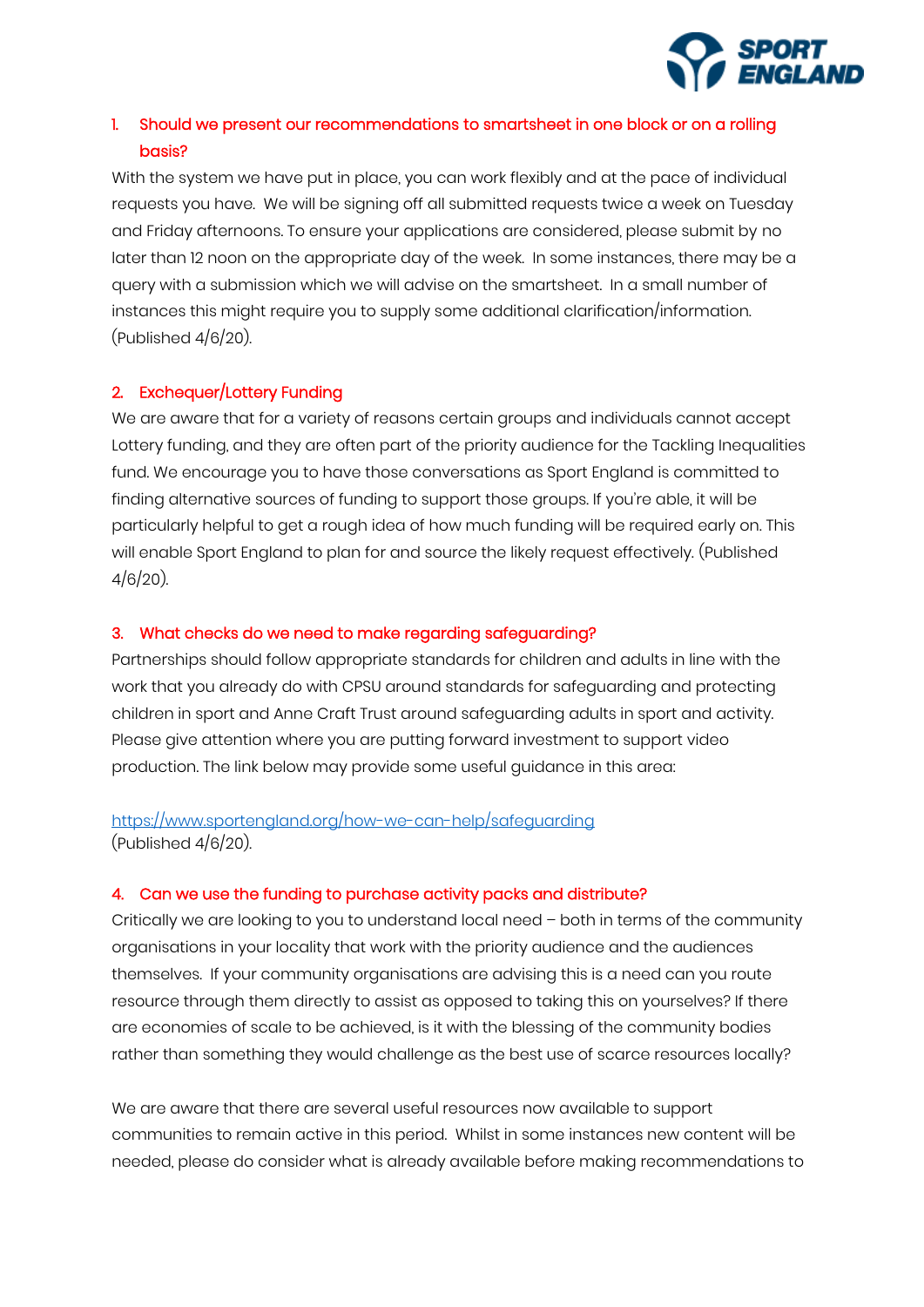

fund the creation of new material. We have already shared a a short list of links from what we know has been developed/is available. (Published 4/6/20).

#### 5. Can we use the funding to support mid to long term capacity posts?

This funding is about supporting communities through the pandemic crisis, by its nature it is a fund for here and now and most of this expenditure is expected to be incurred between May 2020 and March 20201. For Active Partnerships, funding to support capacity for this work is already in place through the Primary Role and 1 year roll over funding. For National Partners, unless capacity for this work has been agreed through your award process for Tackling Inequalities, the investment provided is intended to reach the organisations that you seek to support. This funding should principally be targeted at supporting those delivering directly. Updated 23/07/2020

#### 6. What is the process should Active Partnerships need to request additional funding?

Guidance is now available for Active Partnerships regarding the phase 2 application process. This is available in the teams channel or via [activepartnerships@sportengland.org](mailto:activepartnerships@sportengland.org)

#### 7. Can we fund an organisation that is already in receipt of other Sport England funding?

Yes, so long as the purpose for the TIF funding does not duplicate the purpose of the other Sport England funding. This should be separate from or complimentary to any other funding previously secured from Sport England. (Published 4/6/20).

#### 8. Can we fund activity that won't be delivered until later - i.e. after October?

We have now updated our guidance to allow any organisation receiving funding through Tackling Inequalities to have up to six months of support from the start date of activity. This support should not continue beyond 31.03.2021. (Updated 24.07.2020)

#### 9. Can groups use the funding to purchase equipment?

Yes, relevant equipment that would support communities to be more active in this current period could be purchased through the fund. This fund is not about longer term equipment replacement however as there are other funding programmes that offer that function. Do think about how any equipment groups propose will remain in circulation/use beyond the short term immediate response, we are already starting to move into a new phase where people can get out more, do think about emerging opportunities in addition to providing lots of home activity kits. (Published 4/6/20).

## 10. Can we join this SE funding up with other sources locally? ie other funding programmes?

We are supportive of the notion of partnerships joining up opportunities at the local level and maximising the value and reach of this Sport England funding. If this is something you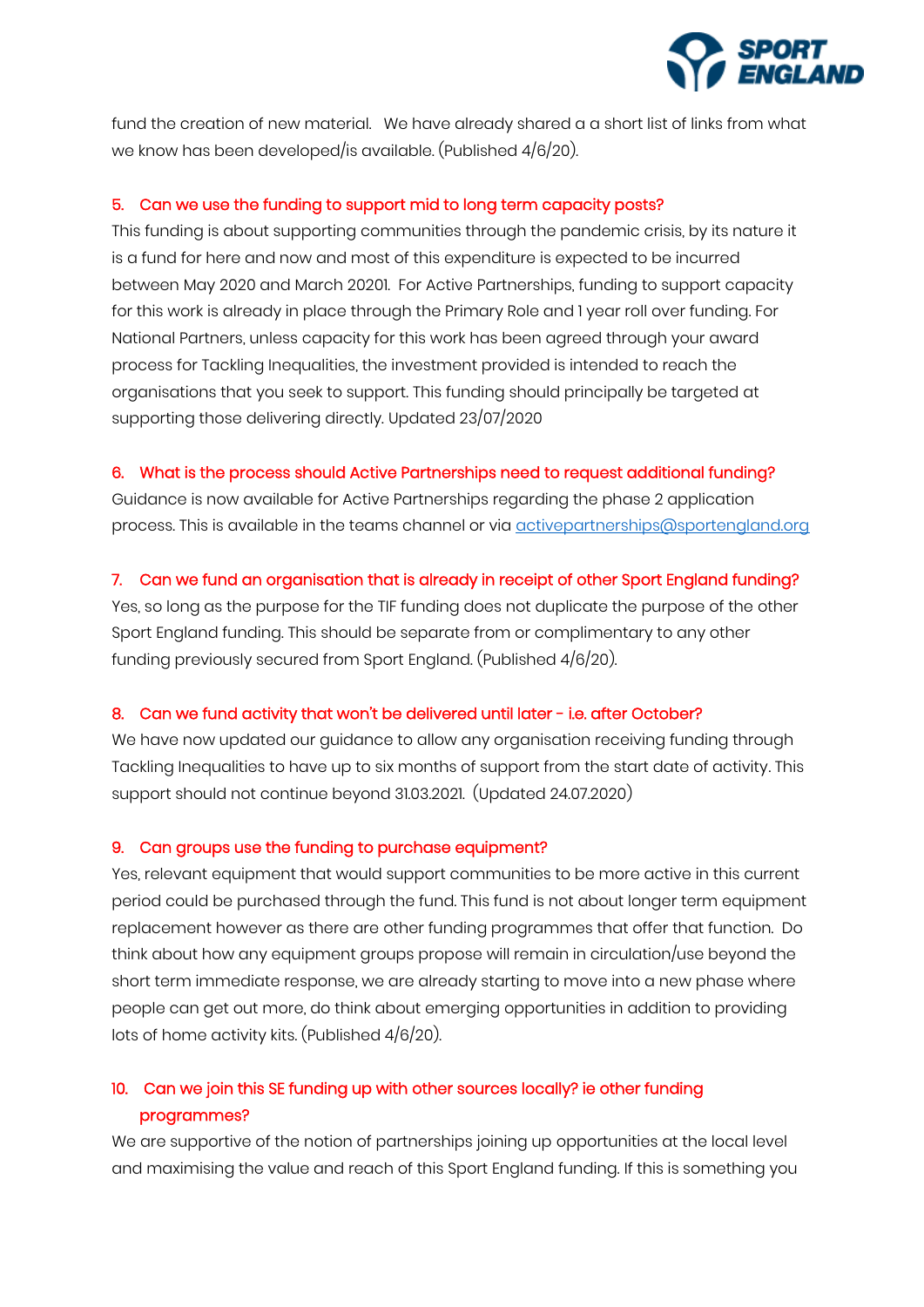

are exploring please make early contact with us directly to discuss your thinking/how it would work so we can arrive at informed decision.

In any event Sport England will:

- 1. Need to retain approval/authorisation of recommendations as set out in this and the original guidance.
- 2. Be appropriately accredited for the use of Lottery Sports Funds in any award and media coverage.

(Published 4/6/20, updated 18/6/20).

## 11. Can we fund things like food distribution and other welfare needs in our communities through this funding?

This fund can be used to join up resources locally with other funding bodies/approaches established to support community groups through the COVID-19 crisis. We expect a line of sight to Physical Activity in the funding decisions you propose for Sport England funding.

Our line of sight is in keeping people in a position to be active – in order for people to be active we recognise that some of their other basic needs must be met. That's why we have supported things like Holiday Hunger programmes – where young people get fed alongside being active but our focus here is on ensuring that people engage in the activity with food provision a conduit to ensure people are effectively able to engage in the physical activity offer. We encourage you to think about what is "reasonable" support in the current context which would include being part of a joined up approach in a place but not taking on responsibility for wider welfare needs in communities where statutory bodies and other charities are established to do so and their articles reflect that purpose. (Published 4/6/20).

#### 12. Can we promote the fund locally?

We have provided, at the end of this update, a copy of a draft press release that you can use for communicating successful decisions to support community groups. Please let us know if you need any further information/support and do let us know when you are making any announcements/issuing any press releases. Appendix one includes a press release that may be helpful for Active Partnerships and National Partners to use at this time. (Published 4/6/20).

## 13. Can we add the same applicant to the Smartsheet more than once if we know a little about what they want to do now but expect to do more with them in future?

Yes, this feels sensible as it would allow a partnership to work in an iterative way with community organisations and it speaks to acting in 'real time'. It would be important that any further amounts of money committed to that organisation provide additionality to that which was initially funded. Please reference that the organisation has previously been funded in the subsequent application(s). (Published 18/6/20).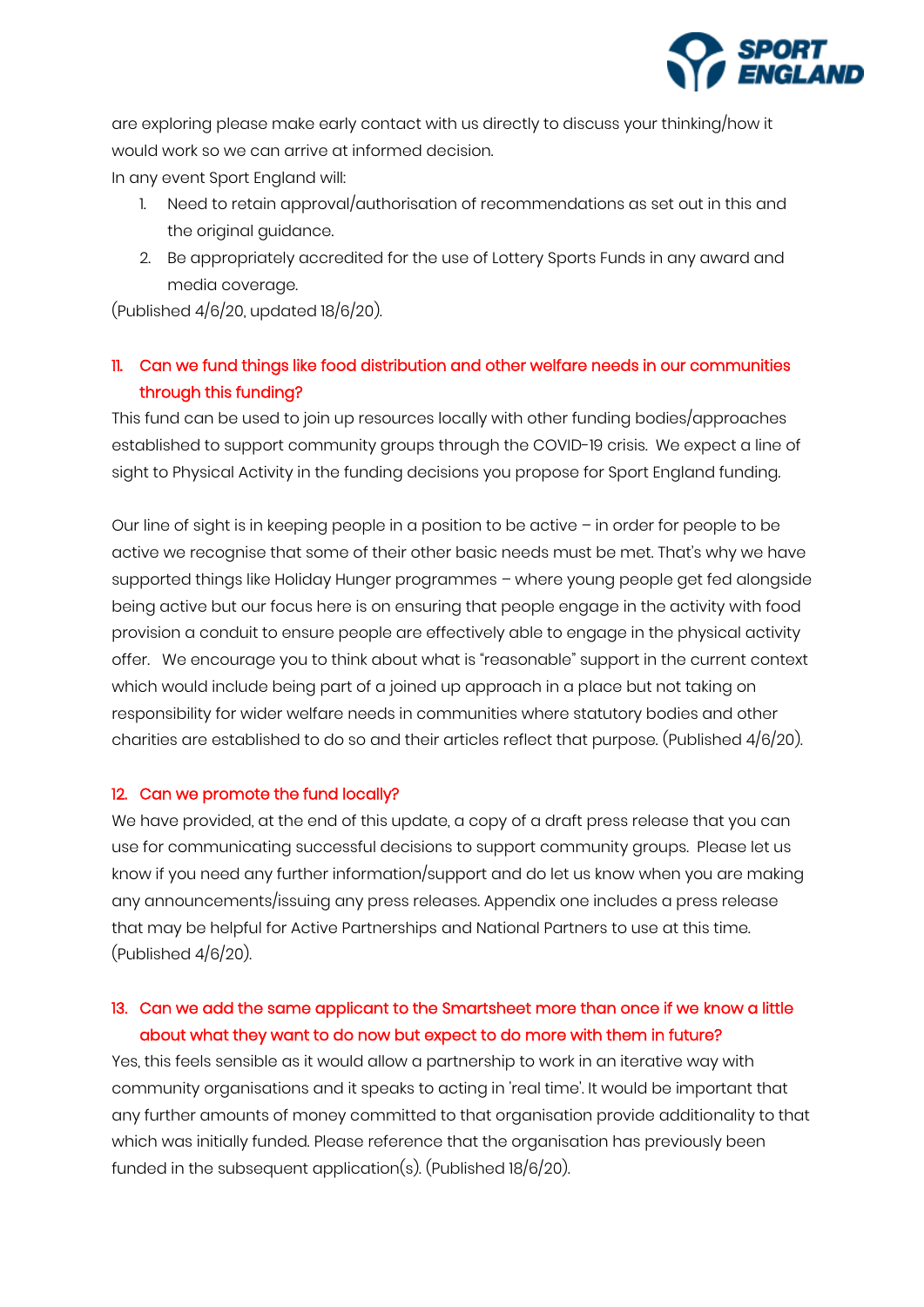

## 14. Are we able to use the funding to support the purchasing of activity packs to give to people who are self-isolating or unable to participate outdoors due to lockdown rules?

Broadly speaking, this is supported where the organisations that connect to our target audiences feel that this is the best solution to help individuals they connect to keep active at this time. We would ask you to also consider other means of funding when considering this and to keep the cost of activity packs low. It is important to consider how individuals will be supported to use the equipment, ongoing connection with them and longer-term sustainability of their activity levels and use of the equipment post lockdown. (Published 18/6/20).

## 15. Is it ok for our community partner organisations to give activity packs/equipment to individuals for their own use rather than the equipment being held by an organisation?

Generally, this is acceptable with a few points of guidance. Ideally, the equipment would remain the property of the distributing organisation and be on loan to individuals for their use at this time. This needs to be proportionate and where the cost is very low e.g. resistance bands only, it may cost more to collect again at the end of the project. The total cost of packs should be kept low. (Published 18/6/20).

## 16. Where there is no applicant for us to use locally e.g. where a group has yet to form a constitution or legal structure, can we use our own partnership (where we have charitable status) to hold the money for them?

Where there is absolutely no other option and the group provides a vital connection or service to one or more of our target audiences this can be done. There should be no financial benefit to the Active Partnership or National Partner e.g. management fee. (Published 18/6/20).

#### 17. Can we add a project to the Smartsheet for approval that has already started?

Projects should not start until Sport England has signed them off through the Smartsheet. Where Active Partnerships and National Partners do this, they do so at their own risk. (Published 18/6/20).

## 18. Can we use the funding to support the employment of posts that do not sit within community organisations e.g. intern positions to connect to LSEG audiences

This work is designed to support community organisations that connect to priority audiences therefore this type of employment does not fit this underlying principle. Additionally, TIF is designed to support in the short term to address inequalities arising as a result of COVID-19 therefore employment for a longer period of time e.g. two years also does not fit with the principle of the fund. (Published 18/6/20).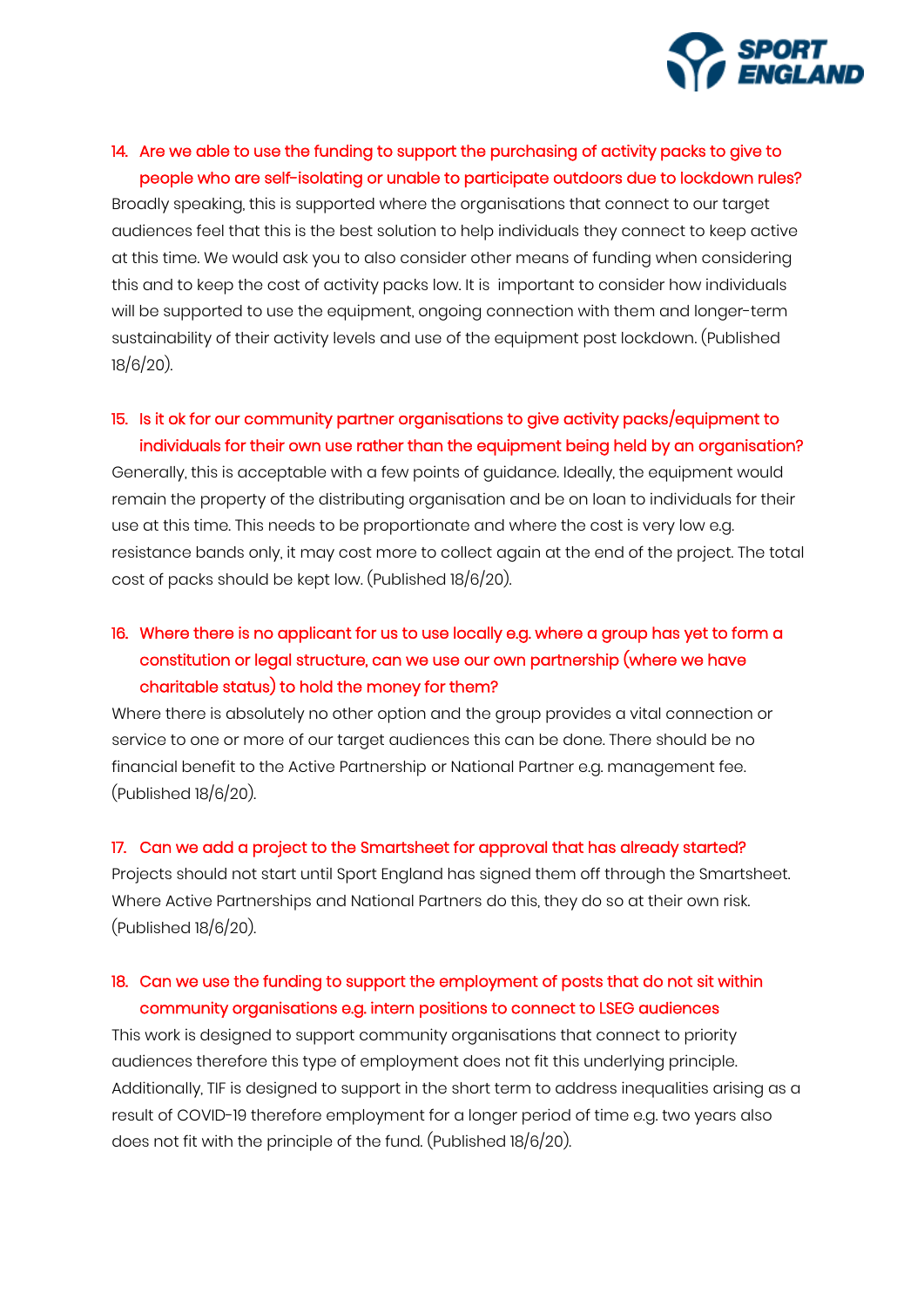

#### 19. Can we fund activity that will be directly delivered by Local Authorities?

Broadly speaking, we would expect activity to be provided by community sector organisations. That said, where a Local Authority is best placed to connect to an audience and they can evidence a proven track record of doing so and/or there are very few local community organisations doing the same work/reaching the same audience this is acceptable. In any event it will be important to demonstrate the approach is meeting a gap/providing additionality, meaning the activity we are supporting is distinct from any statutory provision or projects which were LA lead prior to the COVID-19 crisis. (Published 18/6/20).

## 20. Can we fund an umbrella organisation that will further devolve the funding to it's member groups?

This is fine if the activity being delivered by each of the member groups is reflected in the overall purpose of the umbrella organisation and consistent across all member groups. If thinking about this route, do consider the time and energy tied up in administration and onward agreements, can you expedite this efficiently and in a timely manner during this emergency response phase? (Published 18/6/20).

#### 21. Can we use money from TIF to fund gardening?

Generally, this funding cannot be used to fund the sole purpose of gardening. However, if the gardening activity is part of a wider project that involves other forms of physical activity for example walking, cycling, outdoor gym exercise, we may consider this, please get in touch and we can discuss specific cases. (Published 18/6/20).

## 22. Can the funding be used to offset membership fees at a club / organisation in an LSEG areas for people facing financial hardship as a result of covid-19?

Providing lower or no cost activities for people on low incomes is an acceptable use of TIF funding. It would be preferable to support the actual costs which any membership fee relates to e.g. coaching, equipment or facility hire fees, rather than the encompassing membership fee itself. In any event this funding should not be used to distribute funds to individuals to meet their costs. (Published 18/6/20).

#### 23. Can we fund religious groups through Tackling Inequalities Fund?

We welcome the contribution of all faith groups particularly given the role that many can play in connecting with the priority audiences. The Active Partnership should be confident that they can deliver. Please be aware that any funded activity should not be used to promote the religious beliefs of the organisations. (Published 18/6/20).

#### 24. Can we fund health partners such as NHS Trusts and CCGs?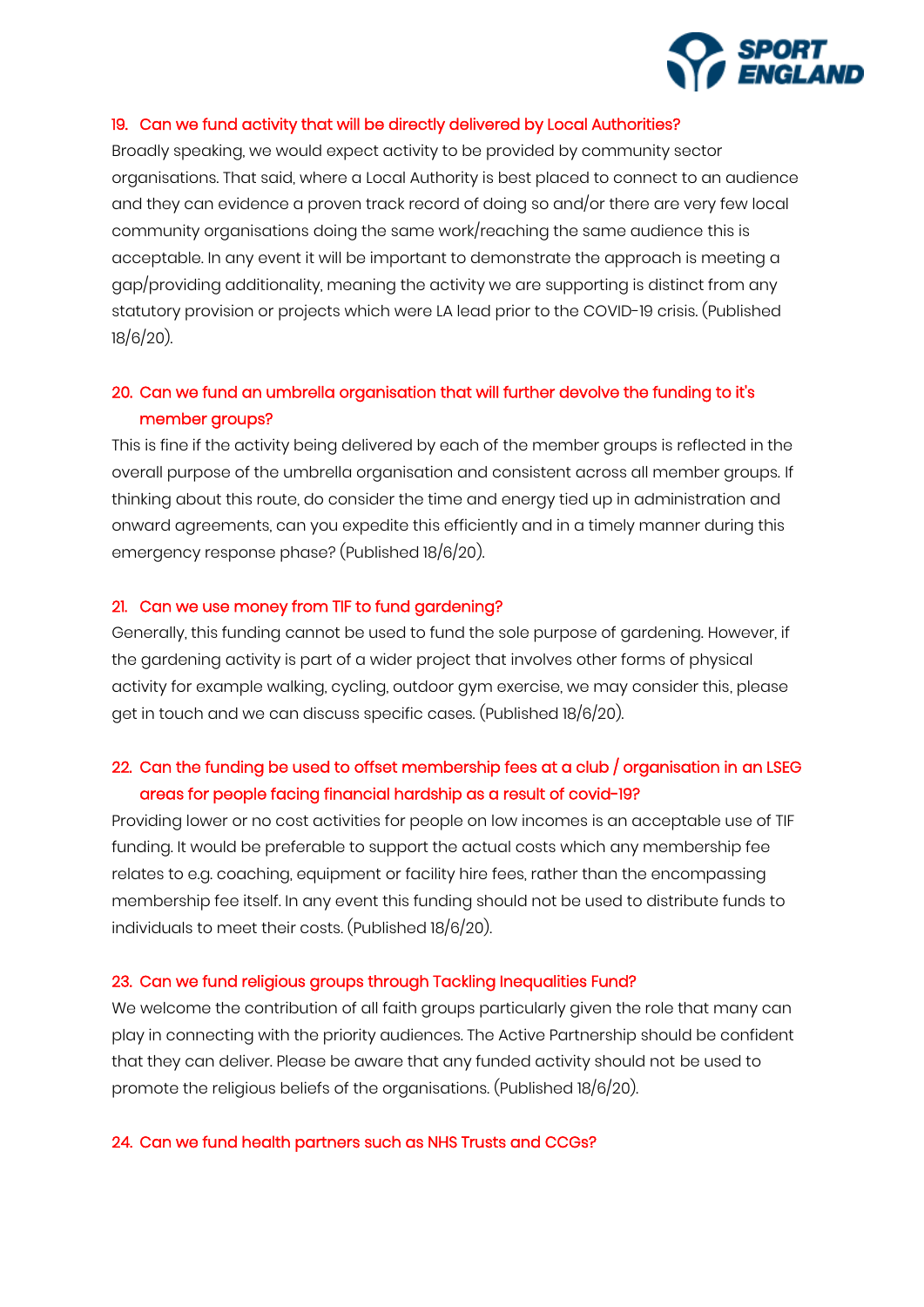

Broadly speaking, we would expect activity to be provided by community sector organisations. That said, where an NHS Trust or CCG is best placed to connect to an audience and they can evidence a proven track record of doing so and/or there are very few local community organisations doing the same work/reaching the same audience this is acceptable. In any event it will be important to demonstrate the approach is meeting a gap/providing additionality, meaning the activity we are supporting is distinct from any statutory funding. (Published 18/6/20).

#### 25. Can TIF funding be used for PPE?

Yes, where this is a reasonable amount and will clearly support people to take part or enable the delivery of activity. Organisations should follow Government guidance as to PPE requirements and standards. (Published 31/07/2020)

#### 26. Can organisations be awarded more than £10k?

In order to support a wide range of organisations within the target audience group, the limit of funding via TIF is £10k per organisation. Any costs above £10k for the overall project will need to be met by the organisation or other funding sources. This figure should be calculated on an accumulative basis i.e. if an organisation is funded twice, the total of both allocations should not total more than £10k. Where there is an exceptional circumstance that Active Partnerships or National Partners feel is critical to supporting a priority audience please discuss with Sport England on a case by case basis. (Published 31/07/2020)

#### 27. Can TIF funding support capital?

Tackling Inequalities Fund monies should not be used to support projects involving construction or refurbishment of property, putting up temporary buildings or land improvement. Also, we can't fund fixed items of equipment including goals and nets that cannot be easily moved, as well as fixed equipment which may require planning permission or may impact on any lease. (Published 31/07/2020)

#### 28. Can TIF funding through partners support football focused projects?

Where Active Partnerships and National Partners identify projects that are football focused, these can be funded through Tackling Inequalities however there are a few factors that we would want you to consider before bringing these forwards:

• Please remember the core purpose of the fund is targeted at 4 key audiences - BAME, LSEG, LTC and Disability and aims to either a) support community groups working with these target audiences to get through COVID-19 and remain operational post lockdown and/or to reach our 4 audiences at this time to support them in remaining engaged and active.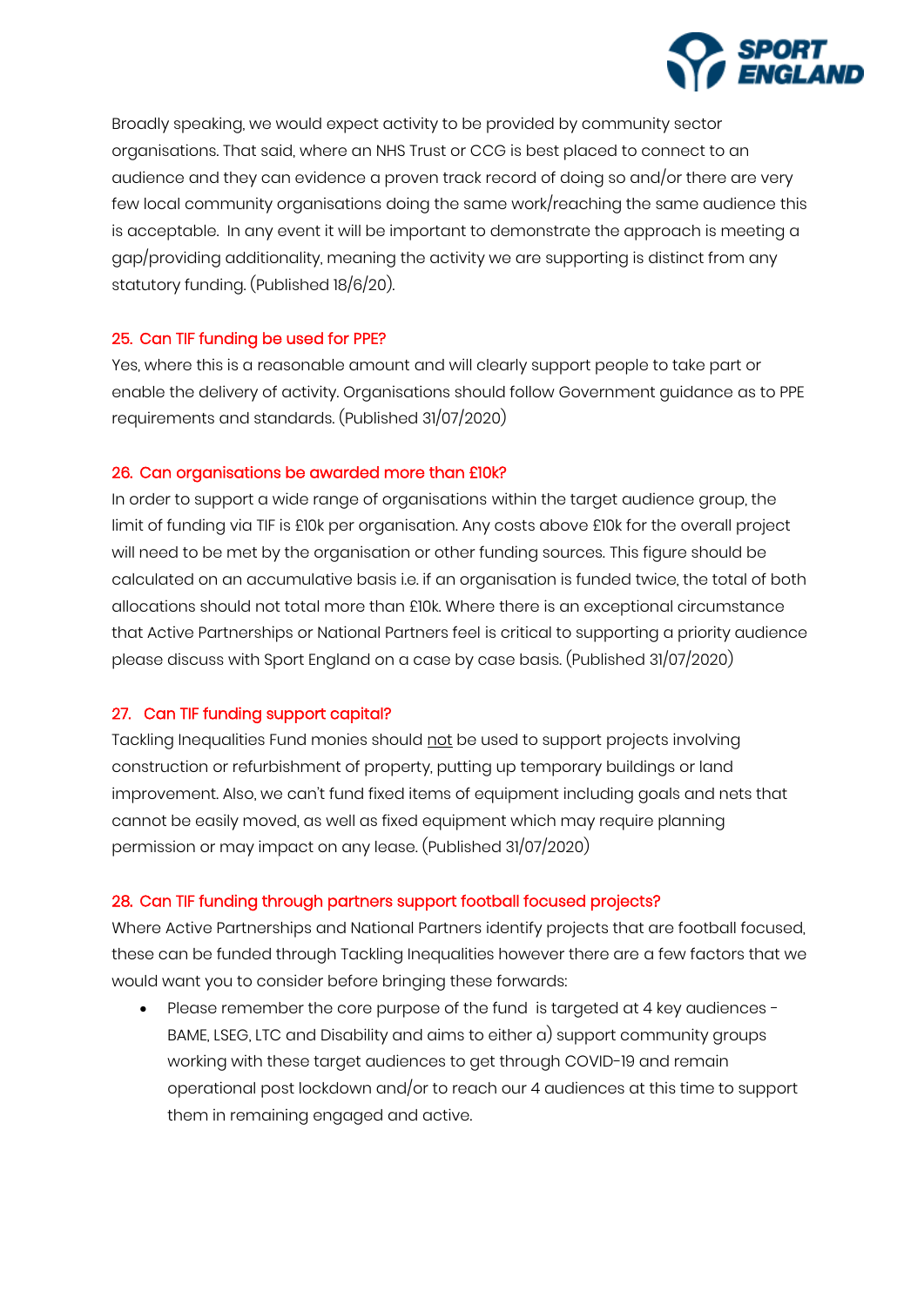

- This fund is not designed to support ongoing/long term projects or the creation of new activity to new audiences but is a here and now emergency fund to support existing clubs and organisations to survive and reach out to their participant base.
- Football clubs and voluntary organisations received significant levels of support through CEF and Sport England have also agreed to repurpose funding to the FA to help local County FA's (CFA) reduce affiliation fees for clubs across the country, therefore, we would not want to fund this type of support via TIF. Where not already aware, your clubs should be directed to ask their CFA about this (Published 31/07/2020)

#### 29. Can TIF funding support single Facility Operators to re-open their doors?

Tackling Inequalities funding should not be used to help facility operators return to operations following Lockdown. Where they are best placed to provide opportunities for a priority audience to remain active, TIF resources can support the activity to take place. There must be a clear rationale as to why the facility operator is best placed to deliver this. (Published 31/07/2020)

#### 30. Can TIF support activities that an organisation will also charge participants for?

This use of funding is acceptable if the costs are appropriate to the audience and they do not present a barrier to participation. (Published 31/07/2020)

## 31. Can we fund on-costs, administration, coordination and management fees through Tackling Inequalities?

We want as much money as possible to reach the organisations and their audiences/participants/beneficiaries at this time. TIF will only support funding for direct project costs and for an appropriate and proportionate share of an organisation's overheads in delivering this project. Direct projects costs are ones that clearly relate to a project i.e. coaching costs, volunteer expenses, a tablet to loan to self-isolating participants . Overheads are costs that partly support a project such as rent or utility costs. The inclusion of on-costs and other organisation overheads which are not related to direct delivery will not be supported. Additional management and adminstration fees in addition to direct delivery costs will not be supported. AP's should be confident that submitted costs for Sport England approval meet this definition.

#### 32. Can we fund research and evaluation through tackling inequalities?

As above, these items are not eligible for inclusion within Tackling Inequalities as we want as much money as possible to reach the organisations that need our support at this time. (Published 31/07/2020)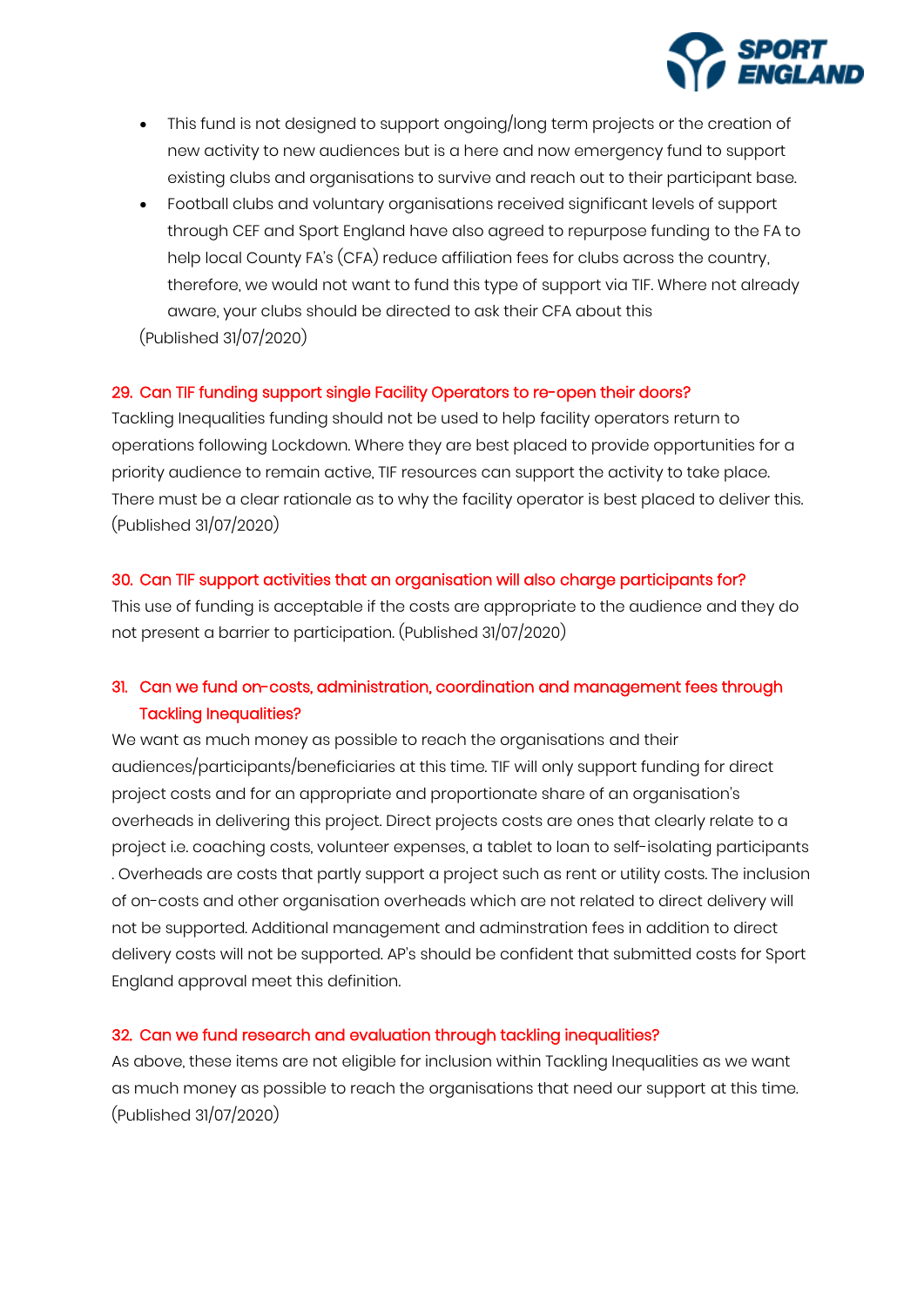

## 33. What costs are ineligible for lottery funding and therefore cannot be included in Tackling Inequalities?

There are certain items that are not eligible for lottery funding as follows:

- Activities or costs which are already covered by other government funding including rates
- Capital works
- Activities promoting religious or political beliefs
- Where there is personal benefit to an individual
- Any private business or profit making organisations unless they are a Social Enterprise or Community Interest Company
- Sole Traders / Partnerships and freelancers
- Loss of Sponsorship or loan repayments.
- Replacement of equipment (its broken, tired, torn etc).
- Contingency costs and VAT organisations are seeking to recover.

This list is not exhaustive, if you are unsure please do get in touch. (Published 31/07/2020 please note that this information is also included in the supplementary guidance documentation for Tackling Inequalities)

## 34. What kinds of costs are eligible for inclusion in awards we make to community organisations?

In supporting community organisations in your localities, you might receive requests to support the following which are eligible items of expenditure for this fund at this time:

- a. Staff costs
- b. Training costs
- c. Rent / Facility hire
- d. Utility costs
- e. IT costs
- f. Insurance

(Published 31/07/2020 please note that this information is also included in the supplementary guidance documentation for Tackling Inequalities)

#### 35. How can I tell if a project is eligible for inclusion within Tackling Inequalities Fund?

Generally speaking, if a project can answer yes to the following six questions, it should be suitable for inclusion (as long as all items of expenditure and the organsiation are eligible):

a. Will this investment impact upon at least one of the four priority audiences?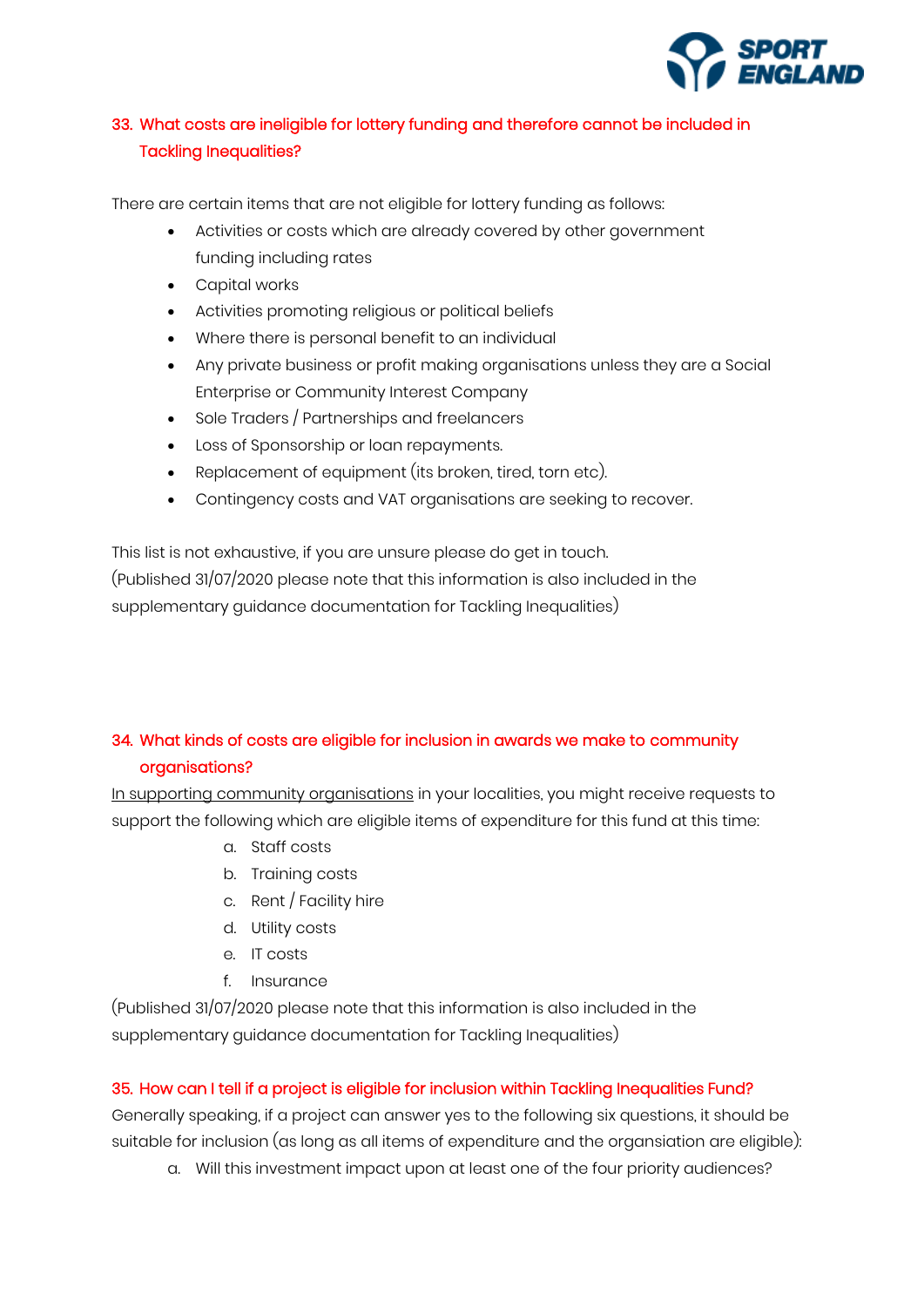

- b. Is there a real 'here and now' requirement to support this audience (maximum 6 months support)?
- c. Has the requirement arisen as a direct result of this community group or audience being adversely affected as a result of COVID-19?
- d. Will this investment help a community group that focusses on one of our four priority audiences that needs funding to continue to survive and/or connect to one or more of our priority audiences at this time to keep them active?
- e. Is there a clear 'line of sight' from this investment to physical activity taking place either now or in the immediate future (maximum six months of funded activity)?
- f. Will the funding to be used to support a trusted community organisation rather than be directly delivered by the Active Partnership?

(Published 31/07/2020 please note that this information is also included in the supplementary guidance documentation for Tackling Inequalities)

#### 36. Can we fund one-off events through tackling inequalities?

This fund will not support one-off events unless they have a clear purpose to engage or reengage with an audience and can demonstrate that they are either at the beginning or end of a wider piece of activity for those involved. (Published 31/07/2020)

#### 37. Can we work with non-affiliated clubs?

The key factor in deciding which clubs to work with should be the safety of the participants. Active Partnerships and National Partners should ensure that any club they are working with has appropriate risk and safeguarding practices in place and relevant insurance.

Special attention should be given to those sports who are deemed to be high risk or dangerous. You can find out which sports these are by clickling the link below – activities considered to be 'higher risk' for the purposes of Sport England funding are marked with an asterisk (\*)

## [https://www.sportengland.org/how-we-can-help/national-governing](https://www.sportengland.org/how-we-can-help/national-governing-bodies?section=the_recognition_process)[bodies?section=the\\_recognition\\_process](https://www.sportengland.org/how-we-can-help/national-governing-bodies?section=the_recognition_process)

The Safeguarding Code in Martial Arts recognises clubs or providers in England who have demonstrated that they have reached and maintained good safeguarding standards.. Information on these martial arts organisations can be found at the link below: <https://www.safeguardingcode.com/local/map/>

(Published 31/07/2020)

#### 38. Can we fund retrospective costs through tackling inequalities?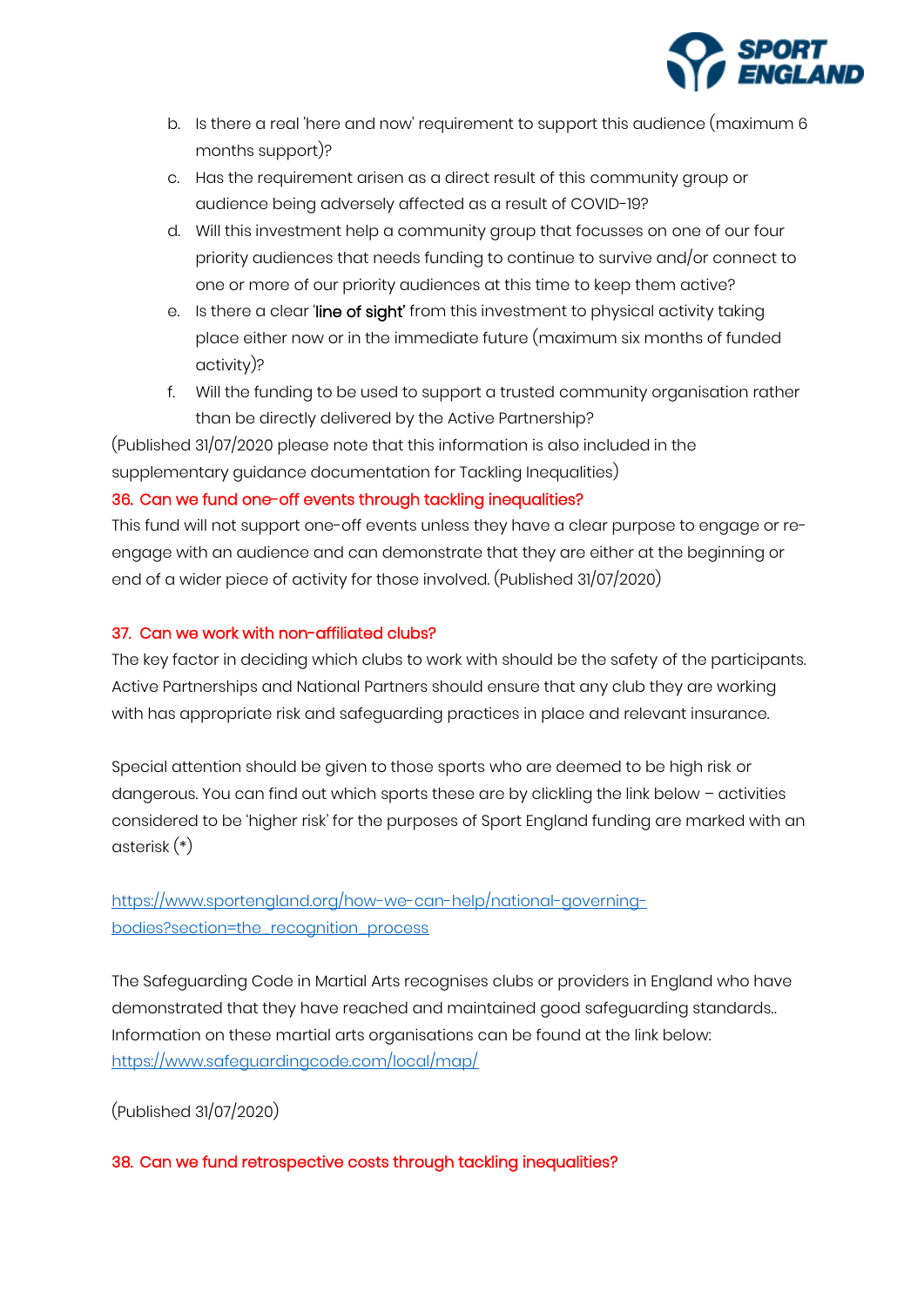

Retrospective costs should not be included for projects funded through the Tackling Inequalities Fund. This is particularly important for purchase of equipment and direct delivery where organisations have already chosen to undertake this activity before being aware of this funding support.

In exceptional cases National Partners and Active Partnerships can put forward projects where they find organisations that are in emergency situations and can demonstrate clear financial difficulty where investment into retrospective costs will ensure the organisation's survival. (Published 31/07/2020)

## 39. (NEW) What should we do if projects that have previously been approved have an underspend?

Ideally, we would like to avoid taking money back from community organisations at a time when they need it most. The first option would be to consider if there is an opportunity for the project to extend their delivery in line with their original proposal, if this is the case please do so. You do not need to ask permission from Sport England if this is the case but we would encourage that any changes of this nature are formally recorded and acknowledged between Active Partnerships/National Partners and the organisations they are funding. Should the community organisation wish to use the money for a completely different purpose that is not in line with the original proposal, please contact Sport England either through the teams channel or the [tackling.inequalities@sportengland.org](mailto:tackling.inequalities@sportengland.org) inbox to provide details in order that we can amend and approve as appropriate. If all else fails and you need to withdraw funding from a previously approved project, please get in touch with Sport England in order that we may update the smartsheet and your partner budget availability. Please note, where money needs to be recouped from a community organisation, it is the responsibility for the relevant Active Partnership or National Partner to do so and provisions for this should be set out in the agreement in place with the community organisation. (published 13.10.2020)

## 40. (NEW) What should I do if a project needs to alter delivery because of changing Government COVID-19 guidelines?

We are mindful that the latest government guidance on COVID-19 will have an impact on the plans of many community groups already funded through TIF or in the process of seeking funding through TIF. We encourage you to guide your funding beneficiaries around the best way forwards recognising that flexibility is needed - i.e. they may now be experiencing increased costs associated with their proposals, they may need to move monies between different elements of their proposed budgets to work or may need to shorten or lengthen their plans. This is understandable and acceptable providing it remains within the spirit and intent of what the original funding was being sought for. At this point we don't expect projects to be presented again but we would advise that any